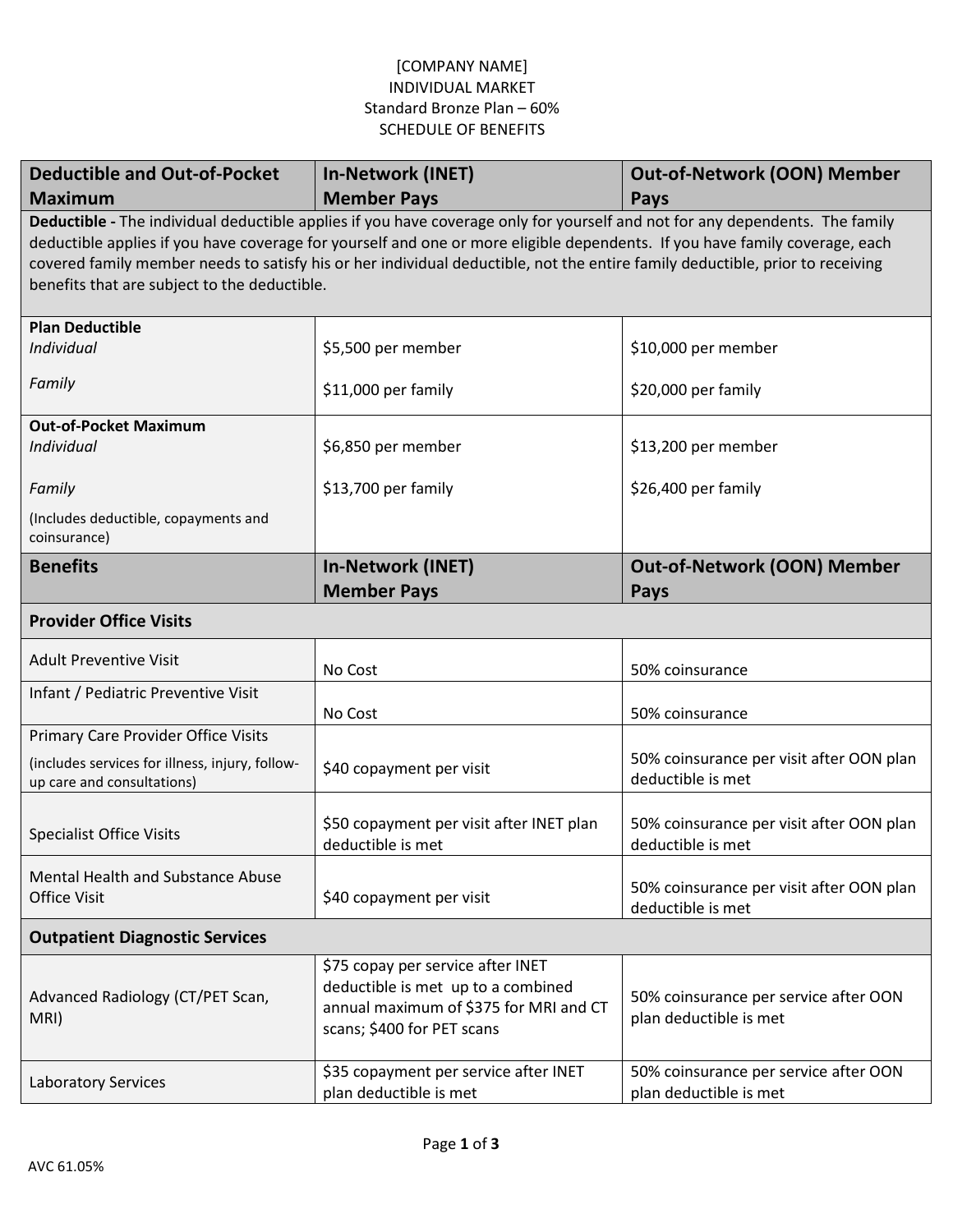## [COMPANY NAME] INDIVIDUAL MARKET Standard Bronze Plan – 60% SCHEDULE OF BENEFITS

| <b>Deductible and Out-of-Pocket</b>                                                                                                    | <b>In-Network (INET)</b>                                                                          | <b>Out-of-Network (OON) Member</b>                                   |  |  |
|----------------------------------------------------------------------------------------------------------------------------------------|---------------------------------------------------------------------------------------------------|----------------------------------------------------------------------|--|--|
| <b>Maximum</b>                                                                                                                         | <b>Member Pays</b>                                                                                | <b>Pays</b>                                                          |  |  |
| Non-Advanced Radiology (X-ray,<br>Diagnostic)                                                                                          | \$45 copayment per service after INET<br>plan deductible is met                                   | 50% coinsurance per service after OON<br>plan deductible is met      |  |  |
| Mammography Ultrasound                                                                                                                 | \$20 copayment per service after INET<br>plan deductible is met                                   | 50% coinsurance per service after OON<br>plan deductible is met      |  |  |
| <b>Prescription Drugs - Retail Pharmacy</b>                                                                                            |                                                                                                   |                                                                      |  |  |
| (30 day supply per prescription)                                                                                                       |                                                                                                   |                                                                      |  |  |
| Tier 1                                                                                                                                 | \$5 copayment after INET plan deductible<br>is met                                                | 50% coinsurance per prescription after<br>OON plan deductible is met |  |  |
| Tier <sub>2</sub>                                                                                                                      | 50% coinsurance<br>after INET plan deductible is met                                              | 50% coinsurance per prescription after<br>OON plan deductible is met |  |  |
| Tier 3                                                                                                                                 | 50% coinsurance<br>after INET plan deductible is met                                              | 50% coinsurance per prescription after<br>OON plan deductible is met |  |  |
| Tier 4                                                                                                                                 | 50% coinsurance up to a maximum of<br>\$500 per prescription after INET plan<br>deductible is met | 50% coinsurance per prescription after<br>OON plan deductible is met |  |  |
| <b>Outpatient Rehabilitative and Habilitative Services</b>                                                                             |                                                                                                   |                                                                      |  |  |
| Speech Therapy<br>(40 visits per calendar year limit combined<br>for physical, speech, and occupational<br>therapy)                    | \$30 copayment per visit after INET plan<br>deductible is met                                     | 50% coinsurance per visit after OON plan<br>deductible is met        |  |  |
| Physical and Occupational Therapy<br>(40 visits per calendar year limit combined<br>for physical, speech, and occupational<br>therapy) | \$30 copayment per visit after INET plan<br>deductible is met                                     | 50% coinsurance per visit after OON plan<br>deductible is met        |  |  |
| <b>Other Services</b>                                                                                                                  |                                                                                                   |                                                                      |  |  |
| <b>Chiropractic Services</b><br>(up to 20 visits per calendar year)                                                                    | \$50 copayment per visit after INET plan<br>deductible is met                                     | 50% coinsurance per visit after OON plan<br>deductible is met        |  |  |
| Diabetic Equipment and Supplies                                                                                                        | 40% coinsurance per equipment/supply<br>after INET plan deductible is met                         | 50% coinsurance per visit after OON plan<br>deductible is met        |  |  |
| Durable Medical Equipment (DME)                                                                                                        | 40% coinsurance per equipment/supply<br>after INET plan deductible is met                         | 50% coinsurance per visit after OON plan<br>deductible is met        |  |  |
| <b>Home Health Care Services</b><br>(up to 100 visits per calendar year)                                                               | 25% coinsurance subject to a \$50<br>deductible                                                   | 25% coinsurance per visit after \$50<br>deductible is met            |  |  |
|                                                                                                                                        |                                                                                                   |                                                                      |  |  |